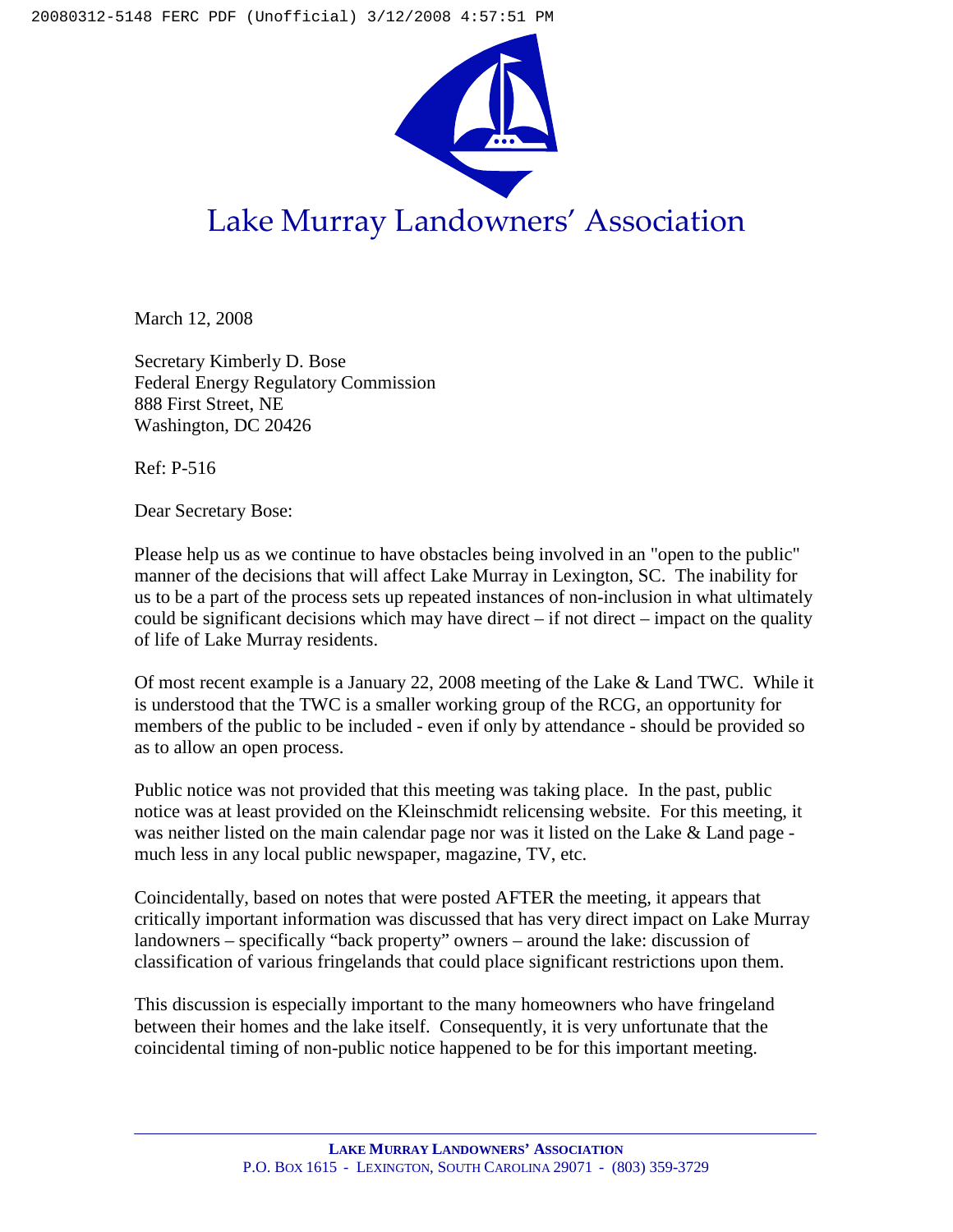

In addition, after following up with SCANA about whether a meeting had taken place, the very next meeting (February 7, 2008) did provide notice - HOWEVER, it was only a oneday notice. Please understand that one-day's notice is highly inadequate to provide an opportunity for working people to make such a meeting. Again though, coincidentally apparently, this meeting involved further significant discussions as it relates to back property owners.

On so many occasions, we as back property owners have communicated that we need to be fairly informed of discussions as they relate to mandates which are being proposed and HAVE already been imposed (recent example: Two Bird Cove).

It is tough enough to try to have resident voices heard amongst all the organizations who lobby their interest as a part of their day job. But, it is especially tough for back property owners to meet when the relicensing group sets the meetings. (And we have mentioned this numerous times to no avail.)

The meat of most all major discussions and "official meetings" take place for basically a whole day during the regular work week hours. This has disallowed and continues to disallow many landowners to participate in the process. And to be clear, when all the dust settles and the final relicensing mandates are in place, the back property owners are the people who arguably will ultimately be most affected on a day-to-day and night-to-night basis with whatever the ultimate relicensing agreement is.

In summary, we are all too aware of where this appears to be headed. We already have very recent experience of mandates being decided without full public disclosure and it appears this may be on course to happening again.

Please consider that when a report is finally submitted to FERC, the folks who live at the lake are unfortunately the ones who may have had their voices heard the least. And they are the ones who ultimately will be directly affected by the decisions.

Sincerely,

## Phil Hamby

Phil Hamby, President Lake Murray Landowners' Association